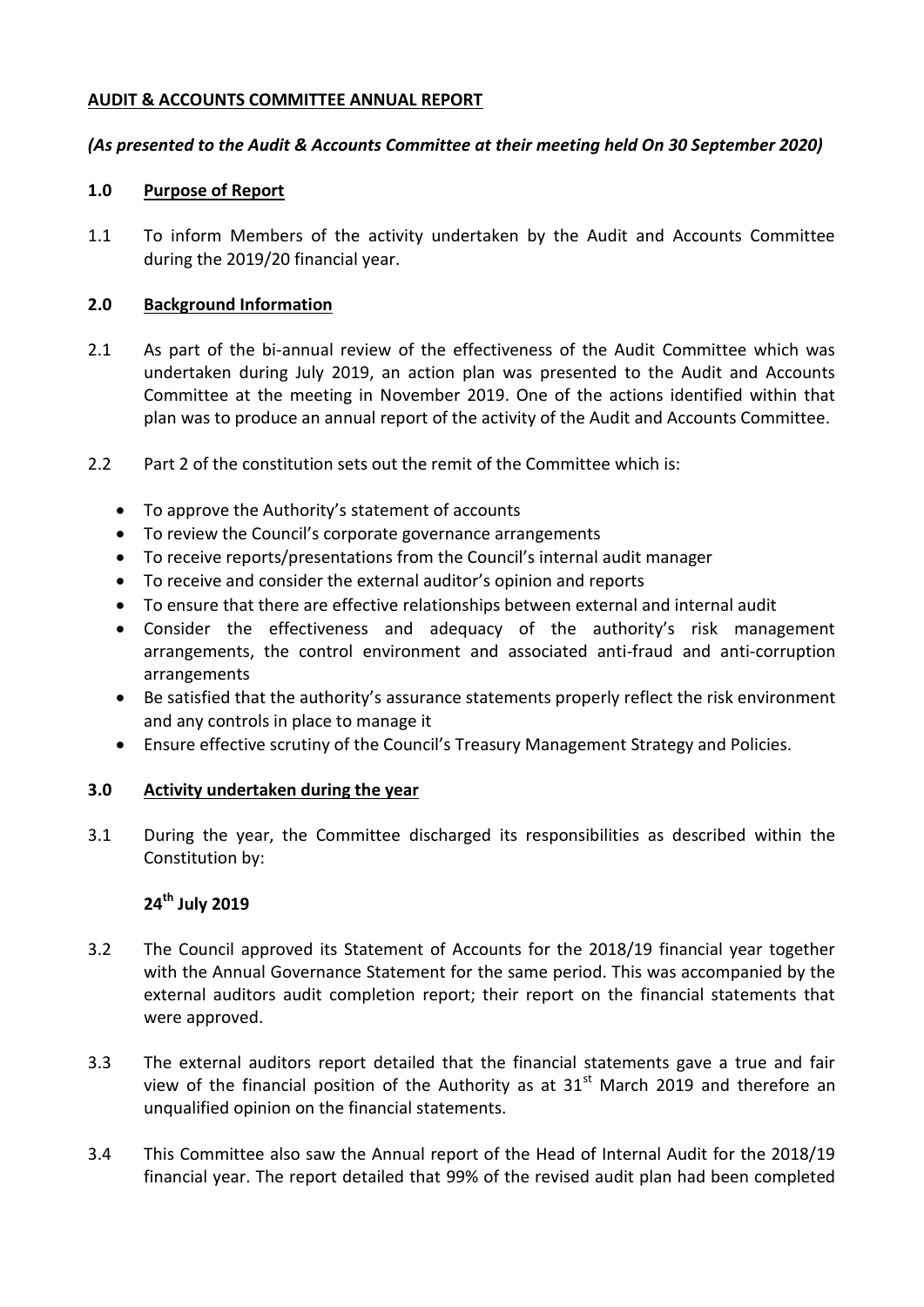which gave rise to a 14% increase in high and substantial assurance reports compared with 2017/18.

- 3.5 Despite this, there had been a 17% increase in high priority recommendations. As such the report described that the areas of Internal Control and Governance were to decrease from "Performing well" to "Performing Adequately". The areas of Financial Control and Risk continued to be assessed as "Performing Well". The Director – Resources provided Members with information as to what actions had been taken following the adequate audit findings for Governance and Internal Control.
- 3.6 A further report regarding the internal audit process was tabled, which set out the internal process regarding Internal Audit reports. This report described how reports that are given limited or low assurance, Business Managers would be asked to attend future Audit and Account Committee meetings to update on progress against management actions. This is in order to give the Committee assurance that areas where management actions have been agreed are being implemented. This report had been requested by the Committee in order to set a process of gaining assurance from Business Managers that actions are being implemented. Before this report was tabled, where reports were limited, the Committee would not gain any assurance on that area until the next time the activity was audited, which may be in the next Committee membership cycle.

# **13th November 2019**

3.7 As part of the annual cycle the Committee received training from Link Asset Services in relation to its responsibilities regarding Treasury Management. Assurance Lincolnshire also facilitated a training session with members of the Committee regarding the roles and responsibilities of the Committee.

## **27th November 2019**

- 3.8 The Committee was presented with a report by Director Governance and Organisational Development on a Values and Culture Health Check. The recommendation was that the Committee support the commissioning of the health check and that the Chairman of the Committee be selected to be the Member champion and oversee the review work.
- 3.9 This work was to review the ethical culture within the authority to test out how well its rules, procedures and behaviours around good ethical governance are embedded within the organisation. Member surveys had been sent out, but a limited response was received prior to the current pandemic. It was therefore put on hold and will be rescheduled for later in the current year.
- 3.10 The Committee also received a report regarding the self-assessment of the Internal Audit function by Assurance Lincolnshire, and also a self-assessment of the Audit and Accounts Committee. The assessment of the Audit and Accounts Committee was facilitated using CIPFA's Practical Guidance for Audit Committees questionnaire. An action plan was created from this and 11 actions were identified. Seven of those actions have been completed to date. The below table shows the four actions that are yet to be completed, and gives an update against them: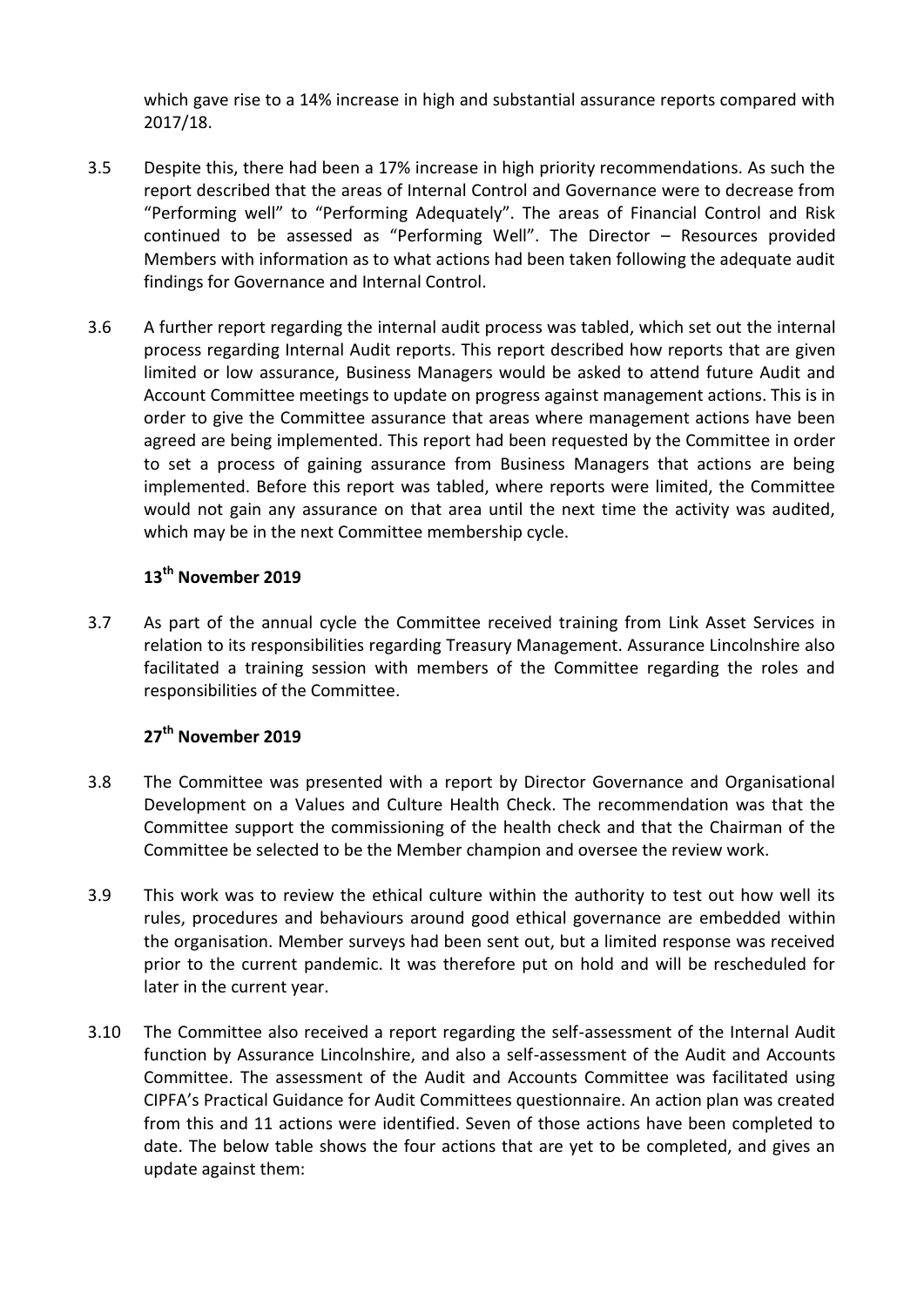| Self-Assessment                                                                                                                                                      | Concern                                                                                                                                                                                                                                                                                                                                                                                                          | <b>Action</b>                                                                                                                                                                                                                                                                                                                                                                                                                                                                                                                                                                                                                                                                                                                                                                                                                                                      | Update                                                                                                                                                                                                                                                                                                                                                                                                                        |
|----------------------------------------------------------------------------------------------------------------------------------------------------------------------|------------------------------------------------------------------------------------------------------------------------------------------------------------------------------------------------------------------------------------------------------------------------------------------------------------------------------------------------------------------------------------------------------------------|--------------------------------------------------------------------------------------------------------------------------------------------------------------------------------------------------------------------------------------------------------------------------------------------------------------------------------------------------------------------------------------------------------------------------------------------------------------------------------------------------------------------------------------------------------------------------------------------------------------------------------------------------------------------------------------------------------------------------------------------------------------------------------------------------------------------------------------------------------------------|-------------------------------------------------------------------------------------------------------------------------------------------------------------------------------------------------------------------------------------------------------------------------------------------------------------------------------------------------------------------------------------------------------------------------------|
| of<br>good<br>area                                                                                                                                                   |                                                                                                                                                                                                                                                                                                                                                                                                                  |                                                                                                                                                                                                                                                                                                                                                                                                                                                                                                                                                                                                                                                                                                                                                                                                                                                                    |                                                                                                                                                                                                                                                                                                                                                                                                                               |
| practice                                                                                                                                                             |                                                                                                                                                                                                                                                                                                                                                                                                                  |                                                                                                                                                                                                                                                                                                                                                                                                                                                                                                                                                                                                                                                                                                                                                                                                                                                                    |                                                                                                                                                                                                                                                                                                                                                                                                                               |
| Do the Committee's<br>terms of reference<br>clearly set out the<br>of<br>the<br>purpose<br>Committee<br>in<br>accordance<br>with<br>CIPFA's<br>Position<br>Statement | It was felt that the areas of<br>Partnerships and Collaboration<br>arrangements and supporting<br>the ethical framework were not<br>covered within the TOR for the<br>Committee. Members also were<br>not aware of any specific<br>tabled<br>other<br>at<br>reports<br>Committees, which would give<br>the Council assurance these<br>Partnerships and collaboration<br>arrangements were working<br>effectively | The TOR within<br>the<br>constitution<br>to<br>be<br>updated to include a<br>statement referring to<br>the<br>review<br>of<br>partnership<br>and<br>collaboration<br>arrangements and to<br>the<br>review<br>ethical<br>framework<br>and<br>consider the local code<br>of governance.<br>An<br>partnership<br>annual<br>report<br>register<br>on<br>would be tabled each<br>considering<br>July<br>all<br>Partnerships<br>and<br>Collaborative<br><b>The</b><br>arrangements.<br><b>Standards</b><br>annual<br>report (that is currently<br>tabled at Policy &<br>Committee)<br>Finance<br>would also be tabled at<br>Committee for<br>this<br>review. Further to this,<br>review<br>into<br>the<br>a<br>Governance<br>current<br>arrangements is due to<br>take place during Q4 of<br>2019/20 by Assurance<br>Lincolnshire, which will<br>identify any<br>further | <b>This</b><br>is<br>currently<br>outstanding. In order to<br>update<br>the<br>Constitution, this will<br>need to be tabled at<br><b>Councillors Commission</b><br>prior to adoption in the<br>Constitution.<br>Additionally the work<br>around the Governance<br>review referenced<br>in<br>paragraph 3.9 above is<br>anticipated<br>to<br>be<br>rescheduled for later in<br>the year.<br>Anticipated resolution:<br>Q2 2021 |
|                                                                                                                                                                      |                                                                                                                                                                                                                                                                                                                                                                                                                  | areas of improvement                                                                                                                                                                                                                                                                                                                                                                                                                                                                                                                                                                                                                                                                                                                                                                                                                                               |                                                                                                                                                                                                                                                                                                                                                                                                                               |
| the<br>role<br>and<br>Is.<br>purpose of the Audit<br>and<br>Accounts<br>Committee<br>understood<br>and<br>accepted across the<br>authority                           | It was felt that it is understood<br>by officers and in essence<br>understood by Members                                                                                                                                                                                                                                                                                                                         | When<br>updating<br>the<br>constitution<br>for<br>the<br>items above, this will<br>re-iterated<br>be<br>to<br>Members regarding the<br>roles<br>and<br>responsibilities of the<br>Committee.                                                                                                                                                                                                                                                                                                                                                                                                                                                                                                                                                                                                                                                                       | See item above<br><b>Anticipated resolution:</b><br>Q2 2021                                                                                                                                                                                                                                                                                                                                                                   |
| Do the Committee's                                                                                                                                                   | It was felt that the areas of                                                                                                                                                                                                                                                                                                                                                                                    | The TOR within the                                                                                                                                                                                                                                                                                                                                                                                                                                                                                                                                                                                                                                                                                                                                                                                                                                                 | See item above                                                                                                                                                                                                                                                                                                                                                                                                                |
| terms of reference<br>explicitly address all                                                                                                                         | Partnerships and Collaboration<br>arrangements and supporting                                                                                                                                                                                                                                                                                                                                                    | constitution<br>to<br>be<br>updated to include a                                                                                                                                                                                                                                                                                                                                                                                                                                                                                                                                                                                                                                                                                                                                                                                                                   | <b>Anticipated resolution:</b><br>Q2 2021                                                                                                                                                                                                                                                                                                                                                                                     |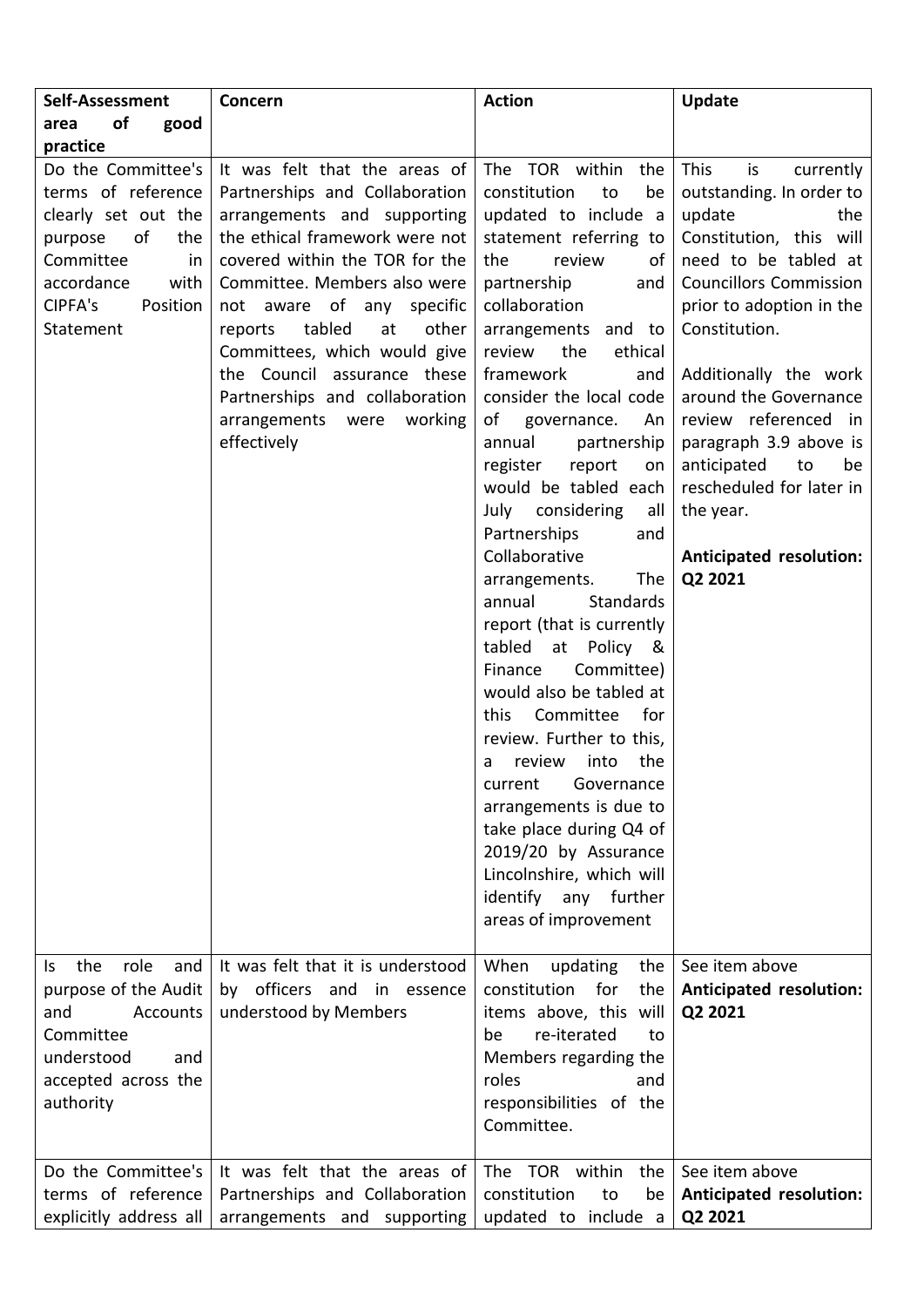| the<br>areas<br>core<br>identified in CIPFA's<br>Position Statement<br>(areas relating to: a)                                                                         | the ethical framework were not<br>covered within the TOR for the<br>Committee. Members also were<br>not aware of any specific                                                 | statement referring to<br>of<br>the<br>review<br>partnership<br>and<br>collaboration                                                                                                                                                                                                                                                                                                                                                                                                                                     |                                                                                                                                                                                                                                                               |
|-----------------------------------------------------------------------------------------------------------------------------------------------------------------------|-------------------------------------------------------------------------------------------------------------------------------------------------------------------------------|--------------------------------------------------------------------------------------------------------------------------------------------------------------------------------------------------------------------------------------------------------------------------------------------------------------------------------------------------------------------------------------------------------------------------------------------------------------------------------------------------------------------------|---------------------------------------------------------------------------------------------------------------------------------------------------------------------------------------------------------------------------------------------------------------|
| Assurance<br>framework,<br>including<br>partnerships<br>and<br>collaboration<br>arrangements and b)<br>supporting<br>the<br>ethical framework)                        | tabled<br>at<br>other<br>reports<br>Committees, which would give<br>the Council assurance these<br>Partnerships and collaboration<br>arrangements were working<br>effectively | arrangements and to<br>the<br>review<br>ethical<br>framework<br>and<br>consider the local code<br>of<br>governance.<br>An<br>annual<br>partnership<br>register<br>report<br>on<br>would be tabled each<br>July considering<br>all<br>Partnerships<br>and                                                                                                                                                                                                                                                                 |                                                                                                                                                                                                                                                               |
|                                                                                                                                                                       |                                                                                                                                                                               | Collaborative<br>The<br>arrangements.<br><b>Standards</b><br>annual<br>report (that is currently<br>tabled at Policy &<br>Finance<br>Committee)<br>would also be tabled at<br>Committee<br>this<br>for<br>review. Further to this,<br>into<br>the<br>review<br>a<br>current<br>Governance<br>arrangements is due to<br>take place during Q4 of<br>2019/20 by Assurance<br>Lincolnshire, which will<br>identify any further<br>areas of improvement.<br>It is proposed for this<br>Committee to own this<br>piece of work |                                                                                                                                                                                                                                                               |
| Has the membership<br>of the Committee<br>been<br>assessed<br>against<br>the<br>core<br>knowledge and skills<br>framework<br>and<br>found<br>to<br>be<br>satisfactory | As the Committee received new<br>members<br>for<br>the<br>current<br>financial year, it was felt that<br>this<br>activity<br>is<br>currently<br>outstanding                   | As the members of the<br>Committee have not<br>yet had any formal<br>training<br>their<br>on<br>responsibilities<br>(see<br>previous item) it is<br>proposed that during<br>July<br>2020<br>this<br>assessment would take<br>place. This would then<br>allow<br>members<br>to<br>themselves<br>evaluate<br>the<br>skills<br>against<br>framework, based on a<br>years'<br>experience of                                                                                                                                  | workshop<br>with<br>A<br>the<br>members<br>of<br>Committee is currently<br>being created in order<br>to assess skills of the<br>members. Once this<br>has been built, a date<br>will be set for this<br>session.<br><b>Anticipated resolution:</b><br>Q1 2021 |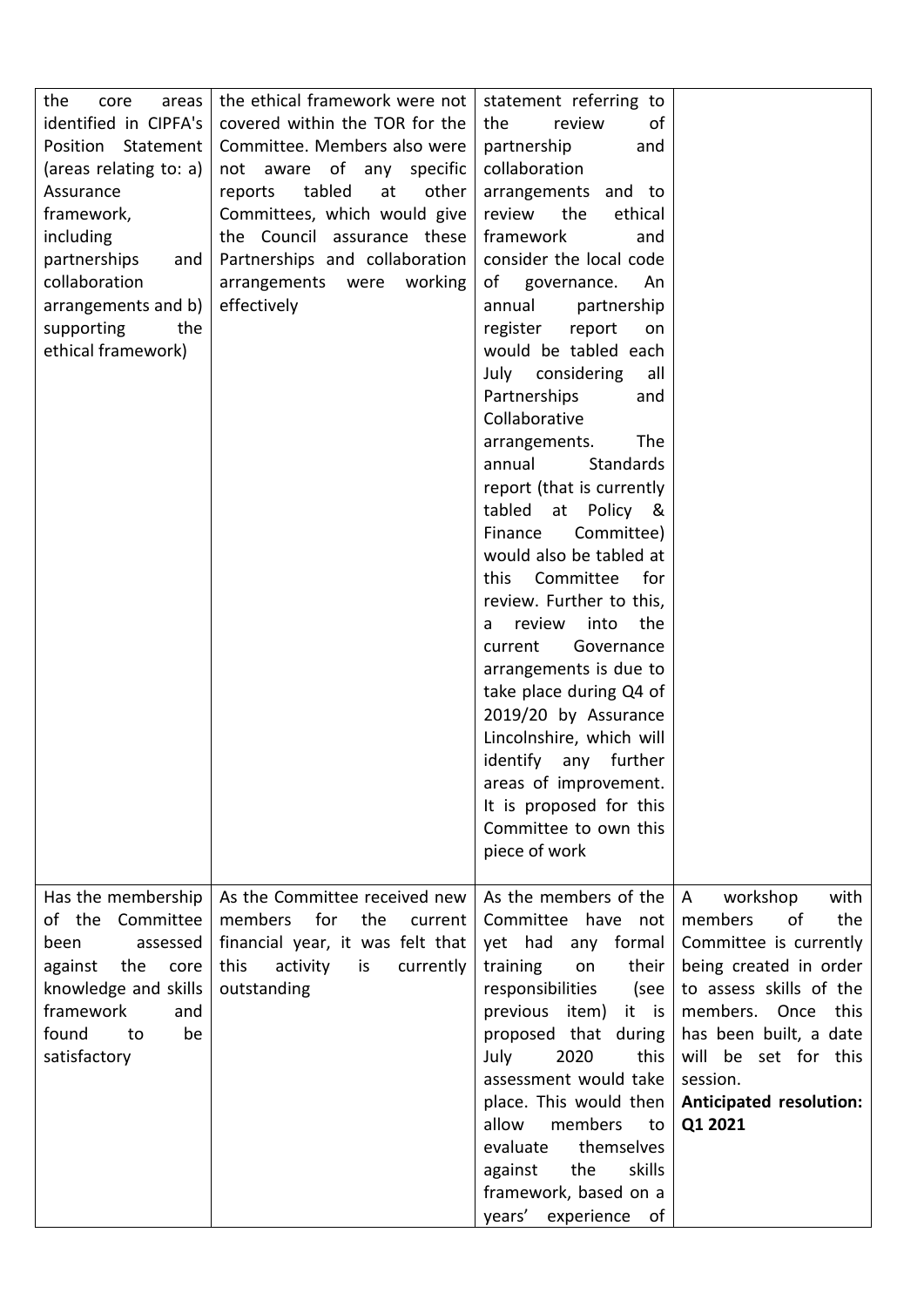|  | I being a member of the $\vert$<br>Committee |  |
|--|----------------------------------------------|--|
|  |                                              |  |

- 3.11 The Committee also received reports on:
	- Midyear treasury management update report
	- External Auditors annual audit letter
	- Counter fraud activity report
	- Internal Audit progress report
- 3.12 The Business Manager Administrative Services was in attendance for the meeting to update Members on the Procurement Cards audit which had received limited assurance. The Committee heard that 11 actions had been put in place to address issues highlighted within the report. There had been no action in relation to two of the risks due to restrictions from the external provider.

## **5 th February 2020**

- 3.13 The Committee received a report reviewing the impact of an independent member appointment to the Committee. This was prompted from the action plan as part of the selfassessment process. After a debate which included inputs from internal and external audit members agreed that the proposal to co-opt an independent member was not to be agreed at that time.
- 3.14 The Committee noted a report which updated members on progress against significant governance issues that had been identified within the Annual Governance Statement as approved in July 2019.
- 3.15 The Committee also noted a report from the Council's Safety and Risk Management Officer regarding the current status of the Council's Strategic Risks.
- 3.16 The Committee also received reports regarding Treasury Management for the 2020/21 financial year. Three reports were tabled relating to: Treasury Management Strategy 2020/21, Capital Strategy 2020/21 and Investment Strategy 2020/21. All three reports are intrinsically linked in relation to the Council's treasury activities. They set out the prudential indicators that the Council must set and monitor against, the Minimum Revenue Provision (MRP) policy, the borrowing strategy and the investment strategy. These reports were all approved and recommended to Council for adoption and use during 2020/21.
- 3.17 The Committee received the Combined Assurance Report, which demonstrates the level of assurance the Council has in its activities at a set point in time. This therefore identifies gaps and assists in the production of the Internal Audit Plan for the following year. This report was considered and noted by the Committee.
- 3.18 The Internal Audit Plan for the 2020/21 year was tabled for the Committees approval. This plan was developed by Assurance Lincolnshire to demonstrate how assurance could be given on: